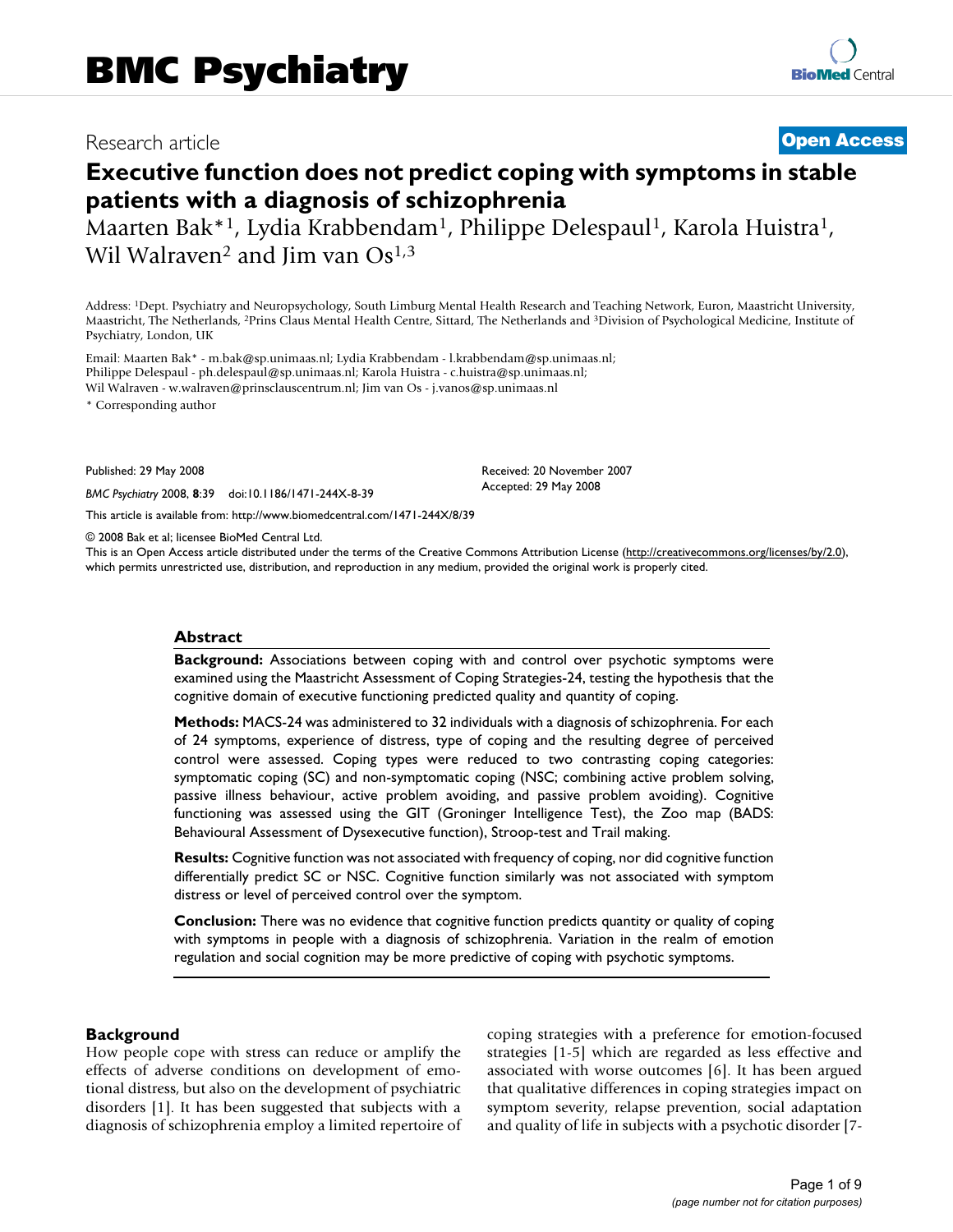14] and may influence the probability of transition from a prodromal or at risk mental state, to full blown disorder with need for care [15].

According to the transactional analysis theory on coping, stress is generated by the person's appraisal of the personal significance of potentially threatening or harmful events and the success of subsequent attempts to cope with perceived demands on that encounter [16]. For the purpose of this paper, coping is defined as all behavioural, emotional and cognitive strategies the person applies in dealing with stress.

There is little work on the various cognitive processes involved in selection of coping responses. Abilities as inhibitory control, working memory, planning, strategic thinking and attention, grouped together in the category of executive function, enable self-regulatory behaviour in people [17]. Especially executive functions are important in eliciting coping when confronted with distress, correlating with the degree in which a person perceives situational control [18]. Given the fact that individuals with a diagnosis of schizophrenia show deficits in executive cognitive function, it may be hypothesised that cognitive impairment in schizophrenia is associated with less effective coping responses. Previous work in patients with schizophrenia suggest that poor executive function and mnemonic impairments may predict maladaptive coping [19-21], associated with coping preferences characterised by avoiding or ignoring [22-26]. Also, the ability to effectively appraise and think about stressors is negatively associated with cognitive deficits [27], which is a premise of coping and may result in less effective coping responses.

The above studies on coping and cognition in schizophrenia, however, used standard coping scales assessing general coping responses with non-specific stress rather than coping with psychotic symptoms and the associated experience of distress. The Maastricht Assessment of Coping Strategies (MACS) is an instrument designed specifically to assess coping with the symptoms that form part of the diagnosis of schizophrenia [28]. An important difference between MACS and other coping instruments is that the focus of MACS is not on coping in general, but on coping with specific symptoms in the context of a severe psychiatric illness. In this context, coping represents an essential part of the treatment for psychotic disorder. A further difference is that the stressor, the psychotic symptom, is socially stigmatised and that the patient, in order to develop coping, must develop an accurate appraisal of the symptom.

MACS assesses the level of distress associated with psychotic symptoms, and 5 coping domains of active problem solving (APS), passive illness behaviour (PIB), active problem avoiding (APA), passive problem avoiding (PPA), and symptomatic coping behaviour (SCB)[28,29]. Symptomatic coping behaviour is defined as going along with the content of the symptom [28,29]. Effectiveness of coping in MACS is assessed by measuring the level of "feeling in control" or perceived control experienced by the person. This perceived control results from (i) motivated behaviour associated with rewarding situations, (ii) coping mechanisms in stressful situations and (iii) the temperamental ability to switch attention or the propensity to resolve conflicts by selecting to respond only to those stimuli which will lead to reward and inhibit responding to inappropriate or negative stimuli [18,30].

Previous work has shown that SC was negatively associated with perceived control over psychotic experiences and also with an increase in risk of transition from prodromal to clinical state. The other four coping domains, however, were positively associated with perceived control, i.e. can be considered as effective strategies [15,28]. Previously, it has been argued that these four coping domain could be usefully combined into one category of coping, the category of Non-Symptomatic Coping (NSC; for more detail about MACS see previous publications[15,28,31])

It was hypothesised that quantity and quality of coping would be associated with better executive function. Is was thus expected that i) executive dysfunction would be associated with more distress and less perceived control, and ii) that executive dysfunction would be associated with less functional coping (more symptomatic and less nonsymptomatic coping).

# **Methods**

# *Sample*

Subjects were interviewed as part of the Experience Sampling Method – Maastricht Assessment of Coping Strategies (ESM-MACS) study. All subjects were born in the Netherlands and fluent in Dutch. Thirty-four patients (21 men and 13 women) with a clinical DSM-IV [32] diagnosis of schizophrenia were interviewed by trained interviewers at the level of psychologist with the MACS and the Brief Psychiatric Rating Scale (BPRS), 24 item version [33,34]. Mean age was 37.8 years (SD = 12.3, range 20– 68). All subjects received standard psychiatric care in various settings. Half of the sample was living in sheltered housing outside the hospital, whereas the remaining 17 subjects lived alone  $(n = 8)$ , with partner  $(n = 1)$  or with parents (n = 8). One subject had regular employment, 2 subjects were retired and 31 (91%) were receiving disability benefit. Nineteen subjects (62%) had received education above secondary school. All subjects were in a stable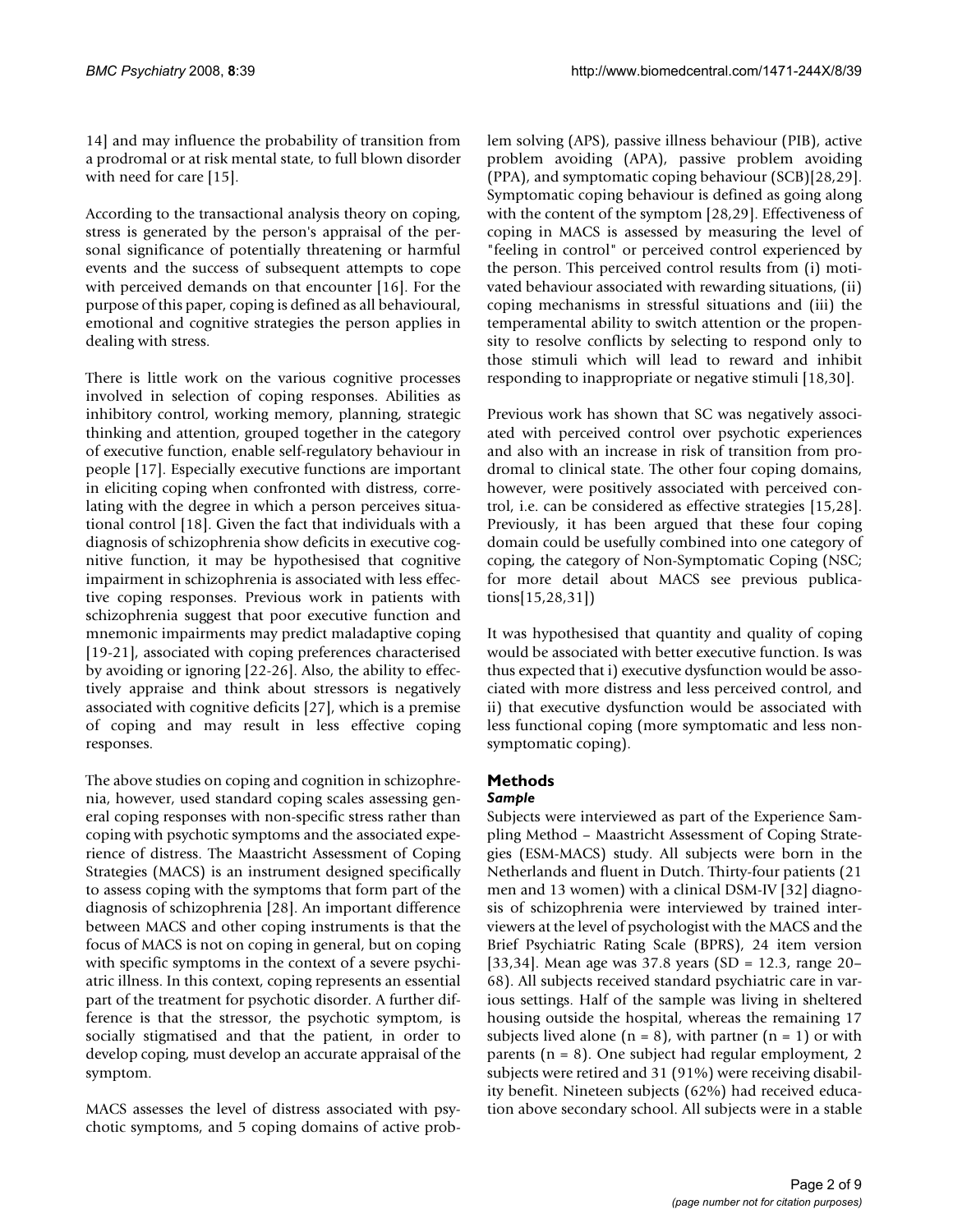phase, with no changes in medication, living situation or service provision during the last six months.

The mean BPRS scores per symptom dimension (adjusted for the number of BPRS items that made up the dimension) were: positive dimension: 1.5 (range  $1 - 4$ ), negative dimension: 1.1 (range 1 – 2), depressive dimension: 1.6 (range 1 – 4.8) and excitement dimension: 1.2 (range 1 – 1.8).

The study was approved by Medical Ethics Committee of the Academic Hospital Maastricht. People could only enter the study after given written informed consent. They could leave the study without declaration of any reason.

# *Assessment scales*

# *Coping and psychopathology (MACS-24)*

MACS-24 assesses coping in subjects with a psychotic disorder, focussing specifically on coping with symptoms rather than with situations, and evaluating a range of possible different coping strategies for each symptom dimension.

Symptom dimensions – Five dimensions in subjects with schizophrenia were conceptually derived from work examining the BPRS, PANNS [35,36], PSE [37] and SENS [38]. MACS-24 was designed to cover these five symptom dimensions, with symptom descriptions based on symptom definitions described in work using the BPRS, PANNS, PSE and SENS. A prerequisite for the assessment of coping with symptoms is that subjects have to be aware of their symptoms. Therefore, some cognitive and negative symptoms, like abstract thinking, were excluded as subjects are unable to produce conscious appraisals of these [39,40]. Thus, a total of 24 symptoms were grouped *a priori* in 5 dimensions of (I) positive symptoms (suspiciousness, thought broadcasting, thought influence, grandiosity, magical thinking, passivity experiences, hearing voices and non-verbal hallucinations), (II) negative symptoms (blunted affect, lack of initiative, emotional withdrawal, and self-neglect), (III) depressive symptoms (anxiety, somatic fixation, depressive mood and feelings of guilt, lack of energy, diminished social contact), (IV) cognitive symptoms (poor memory, poor attention and concentration, slowed thinking and chaotic thinking), (V) excitement (hostility and euphoria). MACS-24 was designed to assess coping for each symptom. Individuals are asked to indicate the level of distress they experience in relation to each symptom on a 7-point Likert-scale [28], followed by questions aimed at eliciting how individuals cope with symptom-related distress. Verbatim responses are written down and coping is coded afterwards by the interviewer according to the fourteen coping categories described by Carr [28,29]. People are encouraged to be complete and include all the behavioural, emotional and cognitive actions in response to the symptom and associated distress. This open strategy (coping strategies reported by the person) is used to avoid information bias as a result of providing descriptions of specific coping strategies [41]. After assessing the coping strategies, level of perceived control over the symptom as a result of the combined action of behavioural, emotional and cognitive actions in response to the symptom and associated distress is assessed, providing a measure of the subjective effectiveness of coping.

# *Cognitive tasks*

# *Zoo Map (Behavioural Assessment of Dysexecutive Syndrome)*

The Zoo Map is a subtest from the BADS, a test battery designed for measurement of executive functions [42-44]. It is designed to assess difficulties due to executive deficits patients encounter in every day life. Subjects are given a map of a zoo and a set of instructions relating to places they have to visit and rules they must follow. In the first part of the test, the subject is required to plan a route which enables them to visit all the places without breaking any rules. In the second part, the order in which places should be visited is specified. The score on the first part of the test was used, as this part involves planning and monitoring of behaviour. The Dutch version of the BADS was used [45]. The test-retest stability of this Dutch version was 0.85 [46].

# *GIT (Groningen Intelligence Test)*

The shortened version of the GIT was used as a measure of general ability [47]. The GIT is a test of general intelligence that is used in the Netherlands for purposes comparable to the Wechsler Adult Intelligence Scale (WAIS) [48]. There is general agreement on which subtests are to be used to arrive at good approximation of a full scale IQ [47].

# *Stroop Color Word Test (SCWT)*

This test involves selective attention, by displaying colour names, coloured patches and colour names printed in incongruously coloured ink [49]. The amount of extra time needed to discard irrelevant but salient information (verbal) in favour of less obvious aspects (colour naming) is recorded [50]. For the current analysis, the time needed to perform the third task (i.e., reading colour names printed in incongruously coloured ink) was used (hereafter: Stroop interference)

# *Trail Making Test (TMT)*

This test is used to measure visual conceptual and visuomotor tracking [51]. The TMT test consists of a part A, which are 25 consecutively numbered circles to be connected. Part B has 13 numbered circles and 13 circles with the letters A through M, again to be connected but now the task requires switching between numbers and letters.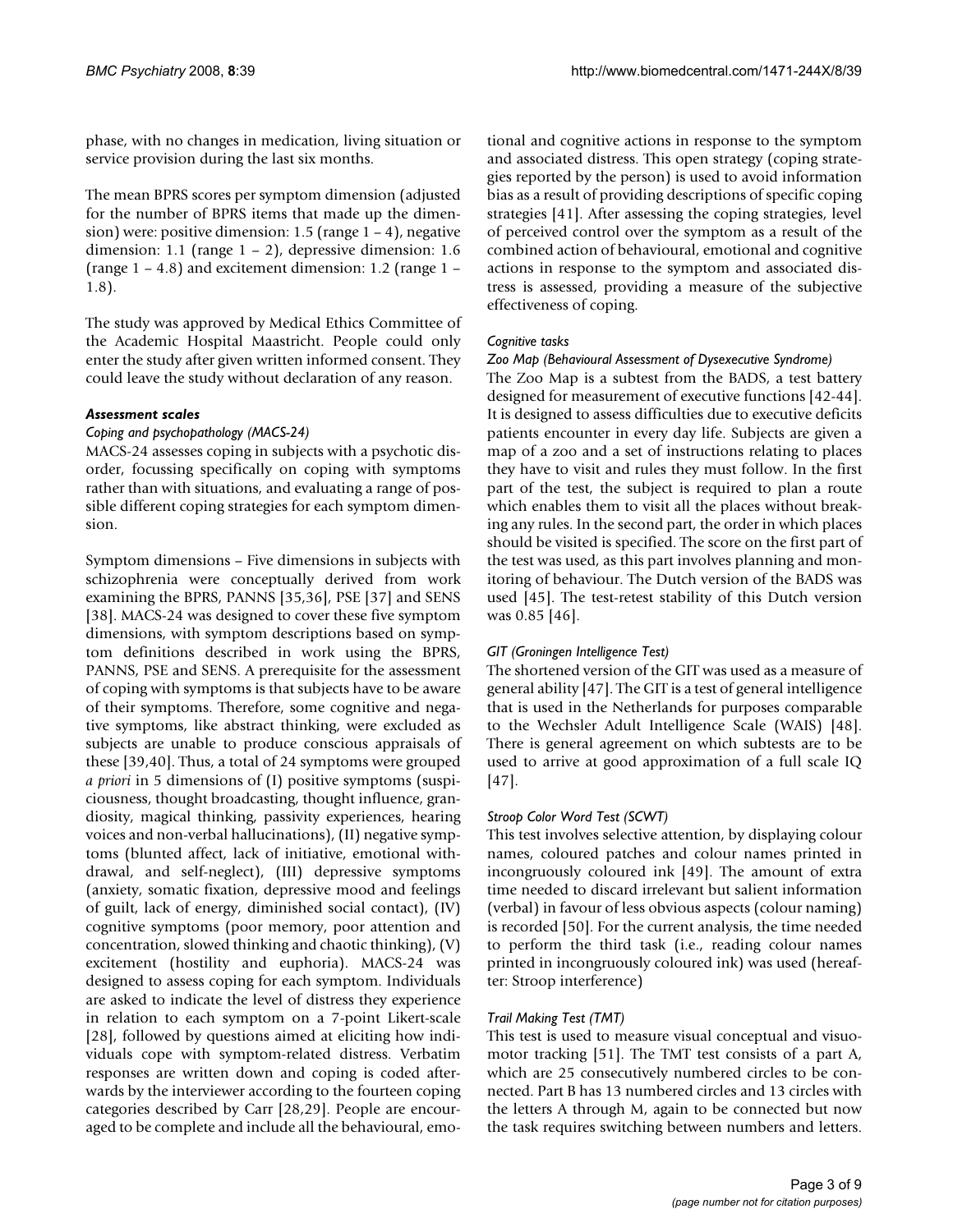The B/A ratio of performance in the TMT provides a measure of executive function [52] (hereafter: TMT interference).

# *Analyses*

Of the 34 people who participated, 2 showed incomplete data on MACS and the cognitive battery. Therefore, 32 subjects were used in this report. (See table 1)

# *Symptom level*

The data were analysed with STATA, version 9.2 [53]. A data file was constructed in which the 32 patients included in the study contributed 768 observations: one for each of the 24 symptoms described above  $(32 \times 24 =$ 768 symptom observations). Each symptom pertained to one of the 5 symptom dimensions as described above. In the symptom-level analyses, dependent variables were level of distress and level of control, and independent variables were symptom dimensions and cognitive variables. According to the hypotheses specified above, executive dysfunction would be associated with more distress and less perceived control.

# *Coping observation level*

A data file was constructed where for each symptom the scores of each of 14 coping strategies were scored, resulting in a data file with 32 (subjects)  $\times$  24 (symptoms)  $\times$  14 (coping strategies) = 10752 observations. Each coping strategy pertained to one of 5 broader coping domains as described above, which was further simplified to the two domains of symptomatic and non-symptomatic coping as described earlier. In the coping level analyses, the binary coping variable (presence or absence of coping for the specific symptom and coping category) was the dependent variable, and coping type, cognition, as well as their interactions, were dependent variables. The interaction between coping type and cognition was fitted as according to the hypotheses specified above the impact of cognitive

#### **Table 1: Sample description**

impairment on quantity of coping would be evident for functional coping, i.e. NSC, in particular.

As observations were clustered within individuals for both data sets (symptom level and coping level), multilevel random regression analyses were conducted using the STATA XTGEE (binary coping variable) and XTREG (continuous distress and control variables) routines. For the coping level analyses, effect sizes were expressed as odds ratios (OR) with their 95% confidence interval (95%CI), whilst for the symptom level analyses effect sizes were expressed regression coefficients (B). Model contributions of independent variables and interactions were assessed by Wald test and, in the case of significant interaction, stratified effect sizes were calculated as linear combinations of main effects and interactions.

# **Results**

#### *Symptom level*

The mean BPRS score was  $31.7$  (SD = 6.0, range  $24 - 51$ ). Twenty one (66%) subjects were in symptomatic remission (i.e. meeting the psychopathology criterion but not the time criterion of remission) as defined recently [54,55]. However, symptomatic remission involves only six of 24 BPRS items and does not exclude residual-level symptomatology as typically seen in chronic patients. Thus, all subjects had at least one symptom present per MACS interview. The mean number of MACS symptoms per subject was 7.0 (SD = 4.0, range  $1 - 17$ ) with a mean distress score of 4.2 (SD = 1.9, range  $1-7$ ) and a mean level of perceived control of 4.2 (SD = 1.9 range 1–7). The mean number of MACS symptoms per subject was 7.0  $(SD = 4.0$ , range  $1 - 17$ ) with a mean distress score of 4.2  $(SD = 1.9$ , range  $1-7$ ) and a mean level of perceived control of 4.2 (SD = 1.9, range  $1-7$ ).

The mean IQ score was  $101$  (SD = 15.8, range  $72 - 128$ ), the mean TMT interference score was  $143$  (SD =  $402$ ,

|                                           | Total              | Men $(n = 20)$     | Women $(n = 12)$   |
|-------------------------------------------|--------------------|--------------------|--------------------|
| Age (mean years)                          | 35.9 (range 20-68) | 31.6 (range 20-60) | 44.9 (range 20–68) |
| Employment status:                        |                    |                    |                    |
| Regular job                               | 15%                | 16.3%              | 12.7%              |
| No/Sheltered work                         | 85%                | 83.7%              | 87.3%              |
| Social:                                   |                    |                    |                    |
| Alone                                     | 24%                | 26.5%              | 18.8%              |
| Partner                                   | 2%                 | $0.0\%$            | 5.8%               |
| Family/parents                            | 33%                | 38.9%              | 20.9%              |
| Sheltered living                          | 41%                | 34.9%              | 55.0%              |
| Level of education:                       |                    |                    |                    |
| Primary school                            | 22%                | 22.5%              | 20.3%              |
| Secondary school                          | 20%                | 21.1%              | 15.9%              |
| Lower & Intermediate vocational education | 43%                | 38.1%              | 52.2%              |
| Higher vocational education & University  | 35%                | 18.4%              | 11.6%              |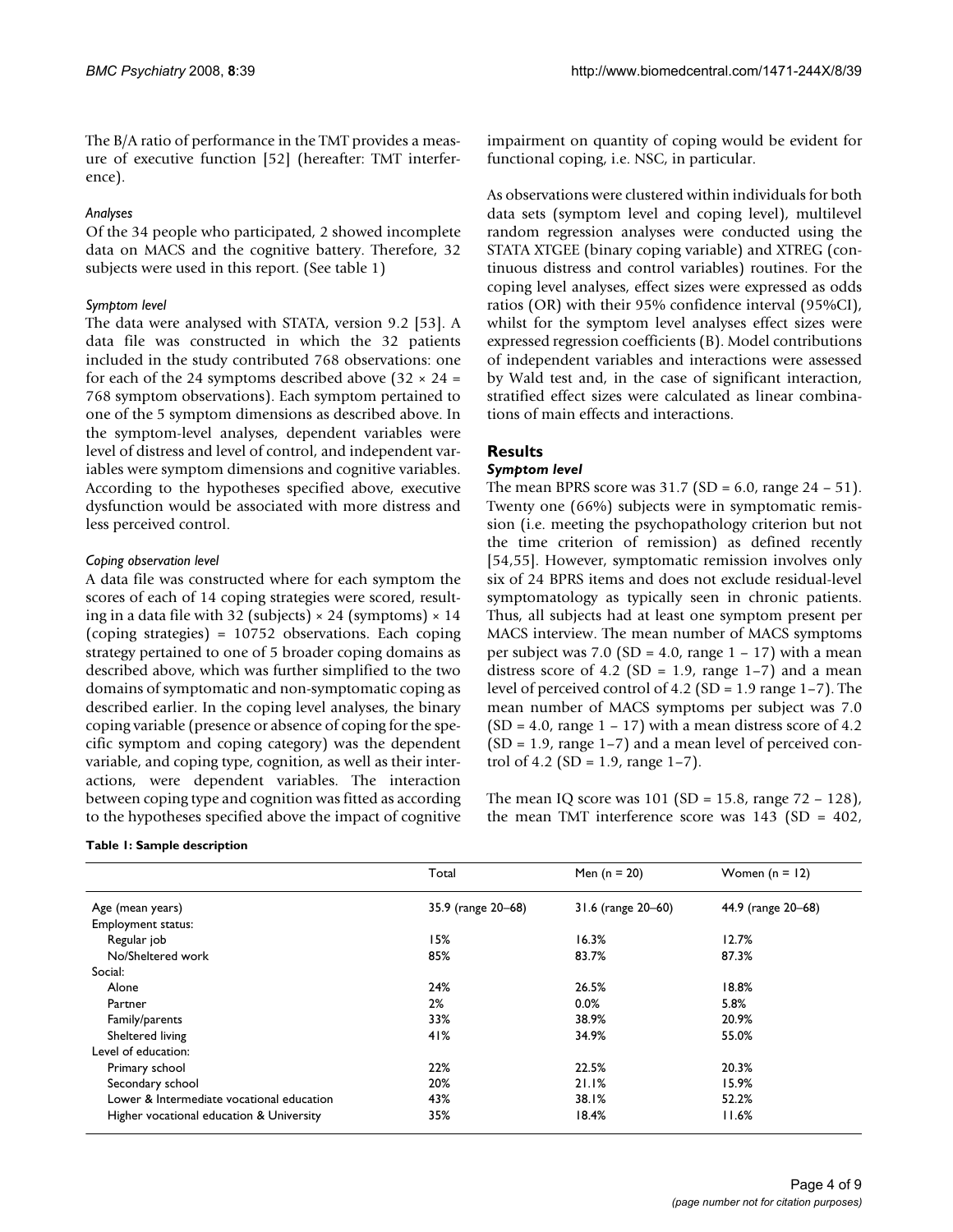range -4 – 2315), the mean Stroop interference score was 126 (SD = 91, range 16 – 350) and the mean Zoo Map score was 3.59 (SD 3.00, range 0 – 8).

# *Associations between distress, control and cognitive impairment*

Apart from a weak negative association between experience of distress and IQ (B = -0.04; 95% CI: -0.06 – -0.01), no associations were apparent with the other three cognitive tests of TMT interference, STROOP interference and Zoo Map. Perceived control was similarly not associated with any of the four cognitive variables (See table 2).

# *Coping level*

There were 373 instances of coping with the following distribution: active problem solving (APS): 22%, passive illness behaviour (PIB): 17%, active problem avoiding (APA): 15%, passive problem avoiding (PPA): 19% and symptomatic coping behaviour: 27%, indicating that the group of Non-Symptomatic coping made up 73% of all coping. (Table 3 displays the frequency per coping domain). Instances of coping were distributed across patients, only a single patient had no instances of coping at all.

# *Associations with cognitive impairment*

None of the four cognitive variables predicted coping behaviour (IQ: OR = 1.01, 95% CI = 0.99 – 1.04; Trailmaking: OR = 0.99; 95% CI = 0.92 – 1.08; Zoo Map: OR  $= 1.07$ , 95% CI  $= 0.91 - 1.25$ ; Stroop: OR  $= 0.54$ ; 95% CI  $= 0.21 - 1.39$ ). There was no evidence that the association between cognition and coping was moderated by type of coping (i.e. symptomatic or non-symptomatic) for Trailmaking, Zoo Map and IQ ( $p = 0.43$ ,  $p = 0.69$  and  $p =$ 0.051 respectively). Although there was evidence for such an interaction for Stroop ( $p = 0.034$ ), stratified analyses revealed that the association with coping was non-significant for both non-symptomatic ( $OR = 1.32$ ,  $95\% \text{ CI} =$ 0.88, 1.99) and symptomatic coping (OR = 0.56, 95% CI  $= 0.27 - 1.16$ .

# **Discussion**

It was hypothesised that quantity and quality of coping would be positively associated with executive function; in particular that cognitive impairment would be associated with more distress and less perceived control, as well as with less functional coping in people with a diagnosis of schizophrenia. However, with the exception of an association with IQ, which might have been arisen by chance, there was no evidence that executive dysfunction was associated with quality or quantity of coping.

The explanation for this finding may be related to the characteristics of the MACS. The MACS differs from previous coping assessments in four ways: (i) the MACS examines coping with specific psychopathological symptoms and associated distress rather than general coping strategies, and (ii) the MACS focuses on descriptions of self-initiated coping, whereas in conventional coping assessments discrepancies may arise between coping strategies listed in the instrument and coping strategies that are actually used as someone may use coping strategies without recognising these as such [41], (iii) MACS assesses coping only if patients are aware of symptoms and symptom-related distress, as subjects need to recognise a symptom and the associated distress experience to undertake self-protective actions, (iv) perceived control is the outcome variable of effectiveness of coping, that is the result of a self-reported evaluation of the various coping strategies used. MACS does not require insight, but awareness of the experience, similar to an interview with any instrument assessing psychopathology such as PANSS and BPRS. MACS additionally requires that the patient is able to reflect to a certain degree on what effects the symptom has on him/her but for this no insight is required. Therefore, in the MACS, unconscious coping strategies or socalled "automatised" coping strategies people use in every day life are excluded [56,57], as these are not considered true coping strategies according to the definition used for the purpose of these analyses.

It may be argued that this latter characteristic of the MACS is relevant to the lack of any association with cognition in the current study, as reduced awareness, to the degree that it may be associated with poor insight, may be associated with neurocognitive dysfunction, especially poorer executive function [58]. Therefore, the sample may have been selected towards patients with awareness of symptoms

**Table 2: Associations between 4 cognitive variables and symptom-related distress (distress experience), perceived control as the result of coping (perceived control), and frequency of symptomatic (symptomatic coping) and non-symptomatic coping (nonsymptomatic coping) to reduce distress**

|                                          | IQ              |                                            | <b>TMT</b> interference |                                           | Stroop interference |                                           |                   | <b>ZOO MAP</b>                            |  |
|------------------------------------------|-----------------|--------------------------------------------|-------------------------|-------------------------------------------|---------------------|-------------------------------------------|-------------------|-------------------------------------------|--|
| Distress experience<br>Perceived control | $-0.04$<br>0.03 | 95%CI<br>$-0.06 - 0.12*$<br>$-0.00 - 0.05$ | в<br>$-0.05$<br>$-0.01$ | 95%CI<br>$-0.16 - 0.05$<br>$-0.09 - 0.11$ | 0.79<br>$-0.17$     | 95%CI<br>$-0.23 - 1.82$<br>$-1.20 - 0.85$ | в<br>0.75<br>0.03 | 95%CI<br>$-0.08 - 0.23$<br>$-0.14 - 0.19$ |  |

 $*$  p < 0.05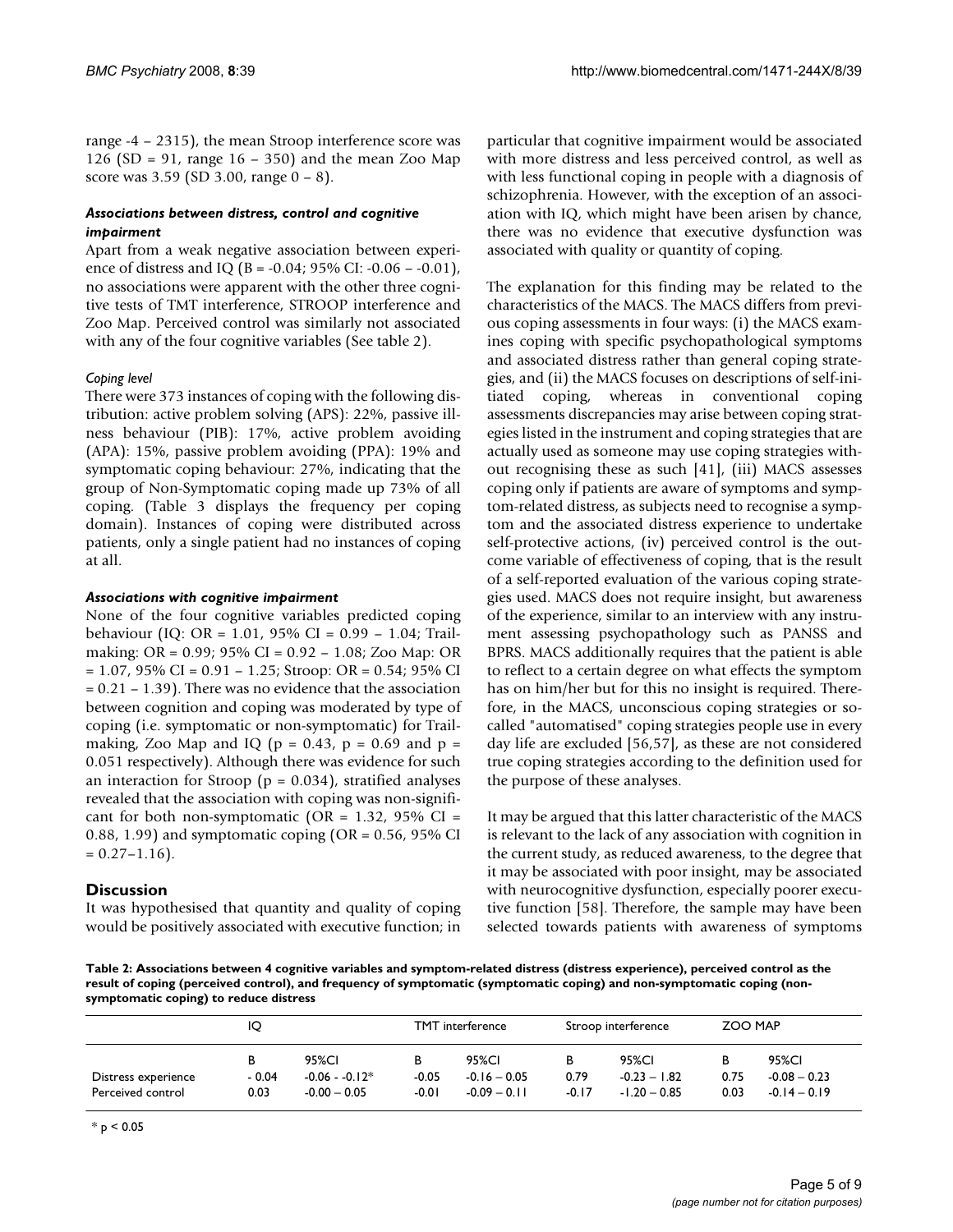| Coping domain                   | Coping strategy                  | frequency       | %    |
|---------------------------------|----------------------------------|-----------------|------|
| Active Problem Solving (APS)    | Distraction                      | 24              | 10.5 |
|                                 | Problem solving                  | 51              | 22.3 |
|                                 | Help seeking                     | 8               | 3.5  |
| Passive Illness Behaviour (PIB) | Physical change                  | 48              | 21.1 |
|                                 | Prescribed medication            | 9               | 3.9  |
|                                 | Non-prescribed medication, drugs | 8               | 3.5  |
| Active Problem Avoiding (APA)   | Socialisation                    | $\overline{10}$ | 4.4  |
|                                 | Shifted attention                | 31              | 13.6 |
|                                 | Task performing                  | 6               | 2.6  |
|                                 | Indulgence                       | 9               | 3.9  |
| Passive Problem Avoiding (PPA)  | Non-specific activities          | 29              | 12.7 |
|                                 | Isolation                        | 22              | 9.7  |
|                                 | Suppression                      | 19              | 8.3  |
| Symptomatic                     | Symptomatic behaviour            | 99              | 43.4 |
| Total                           |                                  | 373             | 11.7 |

#### **Table 3: Frequency of coping per coping domain**

and better cognitive function. However, comparing the neurocognitive findings with those of patients and controls in previous studies in this area revealed that mean performance in the current sample was comparable to findings in chronic patients with schizophrenia and substantially lower than performance in control subjects. This suggests that the sample was not selected towards better cognitive functioning.

It has been argued, contrary to what is generally assumed, that the pathway from stress to psychosis is not mediated by cognitive impairment. Rather, there may be two independent pathways, the first being characterised by cognitive impairment and the second by abnormal affective processes [59,60]. For example, it has been demonstrated that the emotional reactivity to stress in the daily lives of patients with schizophrenia is not the consequence of cognitive impairment per se [61]. Elevated emotional reactivity to stress was found in subjects vulnerable to psychosis, suggesting that affective responses in the flow of daily life are an indicator of genetic but also environmental liability to psychosis [60]. The affective state appears a strong predictor of coping function [17,62], with negative affect being associated with maladaptive coping [8] and variation in emotional reactions to stressors being associated with coping dynamics [56,63,64]. Stress, in particular states of negative affect, influences the efficiency of attentional processes and the direction of selective attention. The coping strategy chosen is likely to guide subsequent selection, such that the coping strategy and selective attention are dynamically and reciprocally related [65].

Given the robust null finding with cognitive test variables, there is little to suggest type II error. Nevertheless, the MACS is a new instrument, which has not been used very often and therefore may hold unknown insensitivities with regard to cognitive associations. However, the focus of MACS on authentic report of coping strategies comes closest towards the original definition of coping [16]; it does not incorporate information bias on coping strategies, which is a problem for most other coping instruments. Instead, it emphasises the fact that coping is a conscious activity. As a result of this strict definition of coping, only subjects who are aware of the symptom and concomitant distress are able to reflect, in terms of coping, on their symptoms and distress experience. This conservative definition excludes important areas of experience. Further research with the MACS may contribute to a better understanding of the specific qualities and pitfalls of the MACS in coping research.

The majority of the sample was in a state of remission, but patients in symptomatic remission may display coping for residual symptoms. Thus, the analyses suggested that instances of coping were distributed across patients as only a single patient had no instances of coping at all. The fact that the majority of the sample was in remission cannot be taken to indicate that coping is not relevant in such patients; research suggests that coping strategies are typically used in chronic patients with a degree of residual symptoms, similar to the group in this study [66], and that enhancing coping skills in this group may contribute to better outcomes [67]. Although the mean BPRS score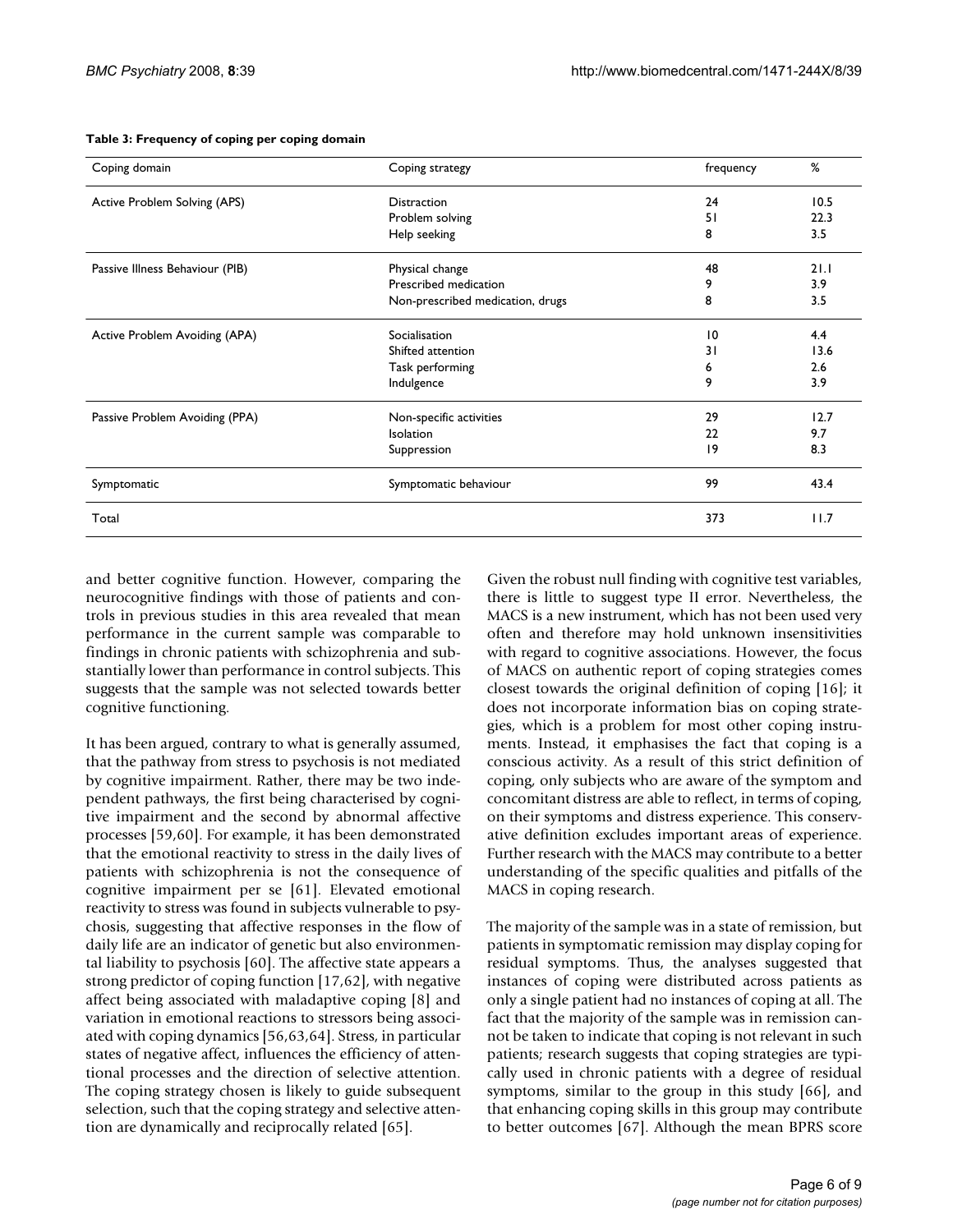was low, it does not follow that executive function will be better and associations with coping obscured, given the fact that cognitive dysfunction is a stable feature that is only weakly associated with symptomatology [68,69]. It has been suggested that perceived control is the product of motivated behaviour and emotion regulation capacities [18]. In patients with a diagnosis of schizophrenia, coping and perceived control are apparently entirely emotion regulated rather than guided by executive functions [18].

Therefore, this report disputes the association between coping with symptoms and cognitive function, suggesting that quantity and quality of coping with symptoms is part of the affective pathway, independent from cognitive function.

# **Limitations**

The results of this study should be interpreted in the light of the following limitations.

(i) The number of subjects was limited and therefore the results should be seen as indications for future study rather than conclusive findings; (ii) The group was relatively homogenous. Therefore, differences in cognitive functioning present in subgroups like first-episode patients versus chronic patients or inpatients versus outpatients remained unresolved with regard to differential impact on coping properties and interactions with cognitive functioning. (iii)

The mental effort people with a diagnosis of schizophrenia exhibit in test assessment, especially neurocognitive batteries, is limited [70]. We did not control for this problem in our sample. (iv) While our *a priori* hypothesis focussed on executive function, executive function is only one of the domains of cognitive functioning. Therefore one cannot extrapolate the results to general cognitive dysfunction and coping in people with a diagnosis of schizophrenia. (v) The test that was used to measure intelligence (GIT) was an older version. Therefore, the normative data for this test tend to gave an overestimation of IQ compared to other more recent intelligence tests (i.e. the mean IQ of 101 we reported in this sample, would be comparable with 93). This suggests we studied a representative sample of chronic patients with a diagnosis of schizophrenia. (vi) All subject were on antipsychotic medication. We did not control for the effect of antipsychotic medication, given the small sample size and the fact that the direction of association between cognition and antipsychotic medication is not consistent. (vii) We cannot exclude, on the basis of the current data, that those with better cognitive functioning are better able to comply with MACS procedures, in particular with regard to making accurate appraisals of symptoms. (viii) Although it may be argued that MACS requires that the patient is able to

reflect to a certain degree on what effects the symptom has on him/her, this is not the same as requiring insight into illness or the pathological nature of symptoms. (ix) Finally, as mentioned in the discussion, the sample was characterised by stable patients with few symptoms. We cannot exclude that coping with weak symptoms requires relatively little cognitive effort so that associations between executive function and coping in the sample would remain too low to be detected. Therefore, replication in a sample with more severe symptoms is required.

# **Conclusion**

No evidence was found that coping in patients with a diagnosis of schizophrenia was associated with cognitive function. According the dynamic aspects of coping, use of coping strategies are more likely to be emotion regulated.

### **Competing interests**

The authors declare that they have no competing interests.

# **Authors' contributions**

MB designed the study, performed the statistical analyses and wrote the first drafts of the paper, LK was responsible for incorporating cognitive tests, helped in the statistical analyses especially with respect to the cognitive tests and participated in the final drafts, PD was involved in the original design of the study, and participated in the final drafts of this paper, KH interviewed patients and took care of the database, WW refined the original design and interviewed patients, JvO supervised and participated in the analyses and the final draft of this paper.

### **Acknowledgements**

All patients who participated in this study.

M. Bak received an unrestricted grant by Eli-Lilly Netherlands.

All authors read and approved the final manuscript.

#### **References**

- 1. Folkman S, Lazarus RS, Gruen RJ, DeLongis A: **Appraisal, coping, health status, and psychological symptoms.** *Journal of personality and social psychology* 1986, **50(3):**571-579.
- 2. Brenner HD, Boker W, Muller J, Spichtig L, Wurgler S: **[On autopro](http://www.ncbi.nlm.nih.gov/entrez/query.fcgi?cmd=Retrieve&db=PubMed&dopt=Abstract&list_uids=3591422)[tective efforts of schizophrenics, neurotics and controls.](http://www.ncbi.nlm.nih.gov/entrez/query.fcgi?cmd=Retrieve&db=PubMed&dopt=Abstract&list_uids=3591422)** *Acta psychiatrica Scandinavica* 1987, **75(4):**405-414.
- 3. Thurm I, Haefner H: **[Perceived vulnerability, relapse risk and](http://www.ncbi.nlm.nih.gov/entrez/query.fcgi?cmd=Retrieve&db=PubMed&dopt=Abstract&list_uids=3428316) [coping in schizophrenia. An explorative study.](http://www.ncbi.nlm.nih.gov/entrez/query.fcgi?cmd=Retrieve&db=PubMed&dopt=Abstract&list_uids=3428316)** *Eur Arch Psychiatry Neurol Sci* 1987, **237(1):**46-53.
- 4. Vollrath M, Alnaes R, Torgersen S: **[Coping and MCMI-II symptom](http://www.ncbi.nlm.nih.gov/entrez/query.fcgi?cmd=Retrieve&db=PubMed&dopt=Abstract&list_uids=7806650) [scales.](http://www.ncbi.nlm.nih.gov/entrez/query.fcgi?cmd=Retrieve&db=PubMed&dopt=Abstract&list_uids=7806650)** *Journal of clinical psychology* 1994, **50(5):**727-736.
- 5. Lobban F, Barrowclough C, Jones S: **[A review of the role of illness](http://www.ncbi.nlm.nih.gov/entrez/query.fcgi?cmd=Retrieve&db=PubMed&dopt=Abstract&list_uids=12573669) [models in severe mental illness.](http://www.ncbi.nlm.nih.gov/entrez/query.fcgi?cmd=Retrieve&db=PubMed&dopt=Abstract&list_uids=12573669)** *Clinical psychology review* 2003, **23(2):**171-196.
- 6. Moos RH: **[The mystery of human context and coping: an](http://www.ncbi.nlm.nih.gov/entrez/query.fcgi?cmd=Retrieve&db=PubMed&dopt=Abstract&list_uids=11928778) [unraveling of clues.](http://www.ncbi.nlm.nih.gov/entrez/query.fcgi?cmd=Retrieve&db=PubMed&dopt=Abstract&list_uids=11928778)** *Am J Community Psychol* 2002, **30(1):**67-88.
- 7. Bak M: **Coping Matters with Psychosis. Bleuler's Right.** In *Psychiatry and Neuropsychology* Maastricht , Maastricht University; 2004:170.
- 8. Horan WP, Blanchard JJ: **[Emotional responses to psychosocial](http://www.ncbi.nlm.nih.gov/entrez/query.fcgi?cmd=Retrieve&db=PubMed&dopt=Abstract&list_uids=12591589) [stress in schizophrenia: the role of individual differences in](http://www.ncbi.nlm.nih.gov/entrez/query.fcgi?cmd=Retrieve&db=PubMed&dopt=Abstract&list_uids=12591589) [affective traits and coping.](http://www.ncbi.nlm.nih.gov/entrez/query.fcgi?cmd=Retrieve&db=PubMed&dopt=Abstract&list_uids=12591589)** *Schizophr Res* 2003, **60(2-3):**271-283.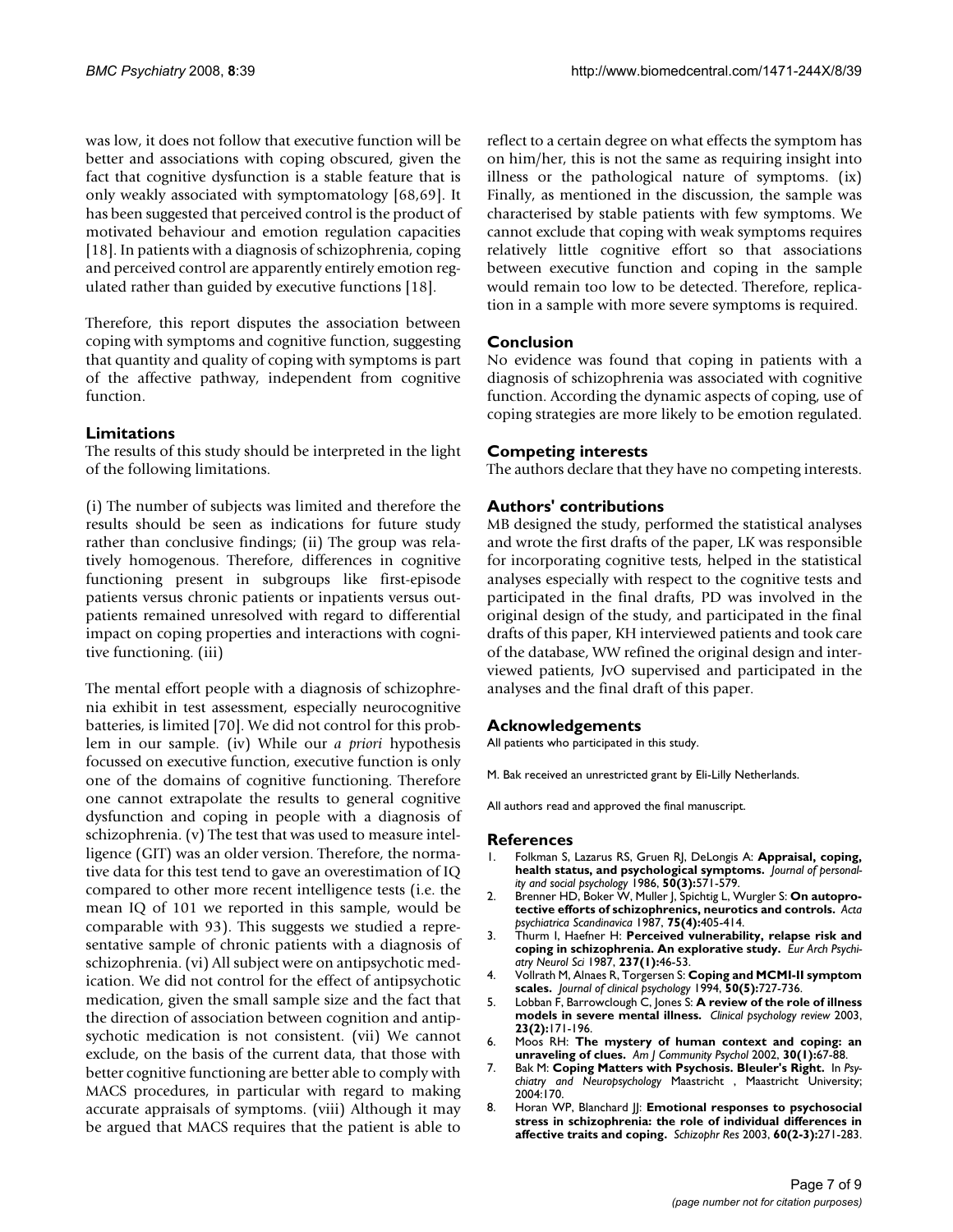- 9. McDonald EM, Pica S, McDonald S, Hayes RL, Baglioni AJ Jr.: **[Stress](http://www.ncbi.nlm.nih.gov/entrez/query.fcgi?cmd=Retrieve&db=PubMed&dopt=Abstract&list_uids=9764138) [and coping in early psychosis. Role of symptoms, self-effi](http://www.ncbi.nlm.nih.gov/entrez/query.fcgi?cmd=Retrieve&db=PubMed&dopt=Abstract&list_uids=9764138)[cacy, and social support in coping with stress.](http://www.ncbi.nlm.nih.gov/entrez/query.fcgi?cmd=Retrieve&db=PubMed&dopt=Abstract&list_uids=9764138)** *Br J Psychiatry Suppl* 1998, **172(33):**122-127.
- 10. Meyer B: **Coping with severe mentall illness: relations of the Brief COPE with symptoms, functioning and well-being.** *Journal of Psychopathology and Behavioural Assessment* 2001, **23(4):**.
- 11. Middelboe T, Mortensen EL: **[Coping strategies among the long](http://www.ncbi.nlm.nih.gov/entrez/query.fcgi?cmd=Retrieve&db=PubMed&dopt=Abstract&list_uids=9296549)[term mentally ill: categorization and clinical determinants.](http://www.ncbi.nlm.nih.gov/entrez/query.fcgi?cmd=Retrieve&db=PubMed&dopt=Abstract&list_uids=9296549)** *Acta psychiatrica Scandinavica* 1997, **96(3):**188-194.
- 12. Ritsner M, Ben-Avi I, Ponizovsky A, Timinsky I, Bistrov E, Modai I: **[Quality of life and coping with schizophrenia symptoms.](http://www.ncbi.nlm.nih.gov/entrez/query.fcgi?cmd=Retrieve&db=PubMed&dopt=Abstract&list_uids=12625513)** *Qual Life Res* 2003, **12(1):**1-9.
- 13. Takai A, Uematsu M, Kaiya H, Inoue M, Ueki H: **[Coping styles to](http://www.ncbi.nlm.nih.gov/entrez/query.fcgi?cmd=Retrieve&db=PubMed&dopt=Abstract&list_uids=2260481) [basic disorders among schizophrenics.](http://www.ncbi.nlm.nih.gov/entrez/query.fcgi?cmd=Retrieve&db=PubMed&dopt=Abstract&list_uids=2260481)** *Acta psychiatrica Scandinavica* 1990, **82(4):**289-294.
- Wiedl KH: [Assessment of coping with schizophrenia. Stres](http://www.ncbi.nlm.nih.gov/entrez/query.fcgi?cmd=Retrieve&db=PubMed&dopt=Abstract&list_uids=1389034)**[sors, appraisals, and coping behaviour.](http://www.ncbi.nlm.nih.gov/entrez/query.fcgi?cmd=Retrieve&db=PubMed&dopt=Abstract&list_uids=1389034)** *Br J Psychiatry Suppl* 1992:114-122.
- 15. Bak M, Myin-Germeys I, Hanssen M, Bijl R, Vollebergh W, Delespaul P, van Os J: **[When does experience of psychosis result in a](http://www.ncbi.nlm.nih.gov/entrez/query.fcgi?cmd=Retrieve&db=PubMed&dopt=Abstract&list_uids=14552509) [need for care? A prospective general population study.](http://www.ncbi.nlm.nih.gov/entrez/query.fcgi?cmd=Retrieve&db=PubMed&dopt=Abstract&list_uids=14552509)** *Schizophrenia bulletin* 2003, **29(2):**349-358.
- 16. Lazarus RS, Folkman S: **Stress, Appraisal and Coping.** New York , Springer Verlag; 1984.
- 17. Matthews G, Wells A: **Attentional processes, dysfunctional coping and clinical intervention.** In *Handbook of Coping* Edited by: Zeidner, Z, Endler N. New York , John Wiley; 1996:573 -5601.
- 18. Declerck CH, Boone C, De Brabander B: **On feeling in control: a biological theory for individual differences in control perception.** *Brain and cognition* 2006, **62(2):**143-176.
- 19. Wilder-Willis KE, Shear PK, Steffen JJ, Borkin J: **[The relationship](http://www.ncbi.nlm.nih.gov/entrez/query.fcgi?cmd=Retrieve&db=PubMed&dopt=Abstract&list_uids=12048149) [between cognitive dysfunction and coping abilities in schizo](http://www.ncbi.nlm.nih.gov/entrez/query.fcgi?cmd=Retrieve&db=PubMed&dopt=Abstract&list_uids=12048149)[phrenia.](http://www.ncbi.nlm.nih.gov/entrez/query.fcgi?cmd=Retrieve&db=PubMed&dopt=Abstract&list_uids=12048149)** *Schizophr Res* 2002, **55(3):**259-267.
- 20. Lysaker PH, Bryson GJ, Lancaster RS, Evans JD, Bell MD: **[Insight in](http://www.ncbi.nlm.nih.gov/entrez/query.fcgi?cmd=Retrieve&db=PubMed&dopt=Abstract&list_uids=12413641) [schizophrenia: associations with executive function and cop](http://www.ncbi.nlm.nih.gov/entrez/query.fcgi?cmd=Retrieve&db=PubMed&dopt=Abstract&list_uids=12413641)[ing style.](http://www.ncbi.nlm.nih.gov/entrez/query.fcgi?cmd=Retrieve&db=PubMed&dopt=Abstract&list_uids=12413641)** *Schizophrenia Research* 2003, **59(1):**41 -447.
- 21. Lysaker PH, Lancaster RS, Davis LW, Clements CA: **Patterns of** neurocognitive deficits and unawareness of illness in schizo-<br>phrenia. The *Journal of nervous and mental disease* 2003, **phrenia.** *The Journal of nervous and mental disease* 2003, **191(1):**38-44.
- 22. van den Bosch RJ, van Asma MJ, Rombouts R, Louwerens JW: **[Cop](http://www.ncbi.nlm.nih.gov/entrez/query.fcgi?cmd=Retrieve&db=PubMed&dopt=Abstract&list_uids=1389035)[ing style and cognitive dysfunction in schizophrenic patients.](http://www.ncbi.nlm.nih.gov/entrez/query.fcgi?cmd=Retrieve&db=PubMed&dopt=Abstract&list_uids=1389035)** *Br J Psychiatry Suppl* 1992:123-128.
- 23. van den Bosch RJ, Rombouts RP: **[Coping and cognition in schizo](http://www.ncbi.nlm.nih.gov/entrez/query.fcgi?cmd=Retrieve&db=PubMed&dopt=Abstract&list_uids=9406740)[phrenia and depression.](http://www.ncbi.nlm.nih.gov/entrez/query.fcgi?cmd=Retrieve&db=PubMed&dopt=Abstract&list_uids=9406740)** *Compr Psychiatry* 1997, **38(6):**341-344.
- 24. Pallanti S, Quercioli L, Pazzagli A: **[Relapse in young paranoid](http://www.ncbi.nlm.nih.gov/entrez/query.fcgi?cmd=Retrieve&db=PubMed&dopt=Abstract&list_uids=9167506) [schizophrenic patients: a prospective study of stressful life](http://www.ncbi.nlm.nih.gov/entrez/query.fcgi?cmd=Retrieve&db=PubMed&dopt=Abstract&list_uids=9167506) [events, P300 measures, and coping.](http://www.ncbi.nlm.nih.gov/entrez/query.fcgi?cmd=Retrieve&db=PubMed&dopt=Abstract&list_uids=9167506)** *Am J Psychiatry* 1997, **154(6):**792-798.
- 25. Lysaker PH, Bryson GJ, Marks K, Greig TC, Bell MD: **[Coping style](http://www.ncbi.nlm.nih.gov/entrez/query.fcgi?cmd=Retrieve&db=PubMed&dopt=Abstract&list_uids=15176766) [in schizophrenia: associations with neurocognitive deficits](http://www.ncbi.nlm.nih.gov/entrez/query.fcgi?cmd=Retrieve&db=PubMed&dopt=Abstract&list_uids=15176766) [and personality.](http://www.ncbi.nlm.nih.gov/entrez/query.fcgi?cmd=Retrieve&db=PubMed&dopt=Abstract&list_uids=15176766)** *Schizophrenia bulletin* 2004, **30(1):**113-121.
- 26. Lysaker PH, Davis LW, Lightfoot J, Hunter N, Stasburger A: **Association of neurocognition, anxiety, positive and negative symptoms with coping preference in schizophrenia spectrum disorders.** *Schizophr Res* 2005.
- 27. Penn DL, van der Does AJ, Spaulding WD, Garbin CP, Linszen D, Dingemans P: **Information processing and social cognitive problem solving in schizophrenia. Assessment of interrelationships and changes over time.** *The Journal of nervous and mental disease* 1993, **181(1):**13-20.
- 28. Bak M, Van Der Spil F, Gunther N, Radstake S, Delespaul P, Van Os J: **[Maastricht Assessment of Coping Strategies \(MACS-I\): a](http://www.ncbi.nlm.nih.gov/entrez/query.fcgi?cmd=Retrieve&db=PubMed&dopt=Abstract&list_uids=11401660) [brief instrument to assess coping with psychotic symptoms.](http://www.ncbi.nlm.nih.gov/entrez/query.fcgi?cmd=Retrieve&db=PubMed&dopt=Abstract&list_uids=11401660)** *Acta psychiatrica Scandinavica* 2001, **103(6):**453-459.
- 29. Carr V: **[Patients' techniques for coping with schizophrenia: an](http://www.ncbi.nlm.nih.gov/entrez/query.fcgi?cmd=Retrieve&db=PubMed&dopt=Abstract&list_uids=3207636) [exploratory study.](http://www.ncbi.nlm.nih.gov/entrez/query.fcgi?cmd=Retrieve&db=PubMed&dopt=Abstract&list_uids=3207636)** *Br J Med Psychol* 1988, **61(Pt 4):**339-352.
- 30. Skinner EA: **Perceived control.** In *Sages Series on Individual Differences and Development Volume 8*. Edited by: R. P. Thousand Oaks , Sage Publications; 1995:213.
- Lardinois M, Myin-Germeys I, Bak M, Mengelers R, van Os J, Delespaul PA: **[The dynamics of symptomatic and non-symptomatic](http://www.ncbi.nlm.nih.gov/entrez/query.fcgi?cmd=Retrieve&db=PubMed&dopt=Abstract&list_uids=17559603) [coping with psychotic symptoms in the flow of daily life.](http://www.ncbi.nlm.nih.gov/entrez/query.fcgi?cmd=Retrieve&db=PubMed&dopt=Abstract&list_uids=17559603)** *Acta psychiatrica Scandinavica* 2007, **116(1):**71-75.
- 32. American Psychiatric Association APA: **DSM-IV: Diagnostic and Statistical Manual of Mental Disorders.** Washinton DC. , APA.; 1994.
- 33. Lukoff D, Neuchterlein K, Ventura J: **Manual for the expanded Brief Psychiatric Rating Scale.** *Schizophrenia bulletin* 1986, **12:**594 -5602.
- 34. Ventura J, Nuechterlein KH, Subotnik KL, Gutkind D, Gilbert EA: **Symptom dimensions in recent-onset schizophrenia and [mania: a principal components analysis of the 24-item Brief](http://www.ncbi.nlm.nih.gov/entrez/query.fcgi?cmd=Retrieve&db=PubMed&dopt=Abstract&list_uids=11166085) [Psychiatric Rating Scale.](http://www.ncbi.nlm.nih.gov/entrez/query.fcgi?cmd=Retrieve&db=PubMed&dopt=Abstract&list_uids=11166085)** *Psychiatry Res* 2000, **97(2-3):**129-135.
- 35. Kay SR, Fiszbein A, Opler LA: **[The positive and negative syn](http://www.ncbi.nlm.nih.gov/entrez/query.fcgi?cmd=Retrieve&db=PubMed&dopt=Abstract&list_uids=3616518)[drome scale \(PANSS\) for schizophrenia.](http://www.ncbi.nlm.nih.gov/entrez/query.fcgi?cmd=Retrieve&db=PubMed&dopt=Abstract&list_uids=3616518)** *Schizophrenia bulletin* 1987, **13(2):**261-276.
- 36. Kay SR, Opler LA, Lindenmayer JP: **[The Positive and Negative](http://www.ncbi.nlm.nih.gov/entrez/query.fcgi?cmd=Retrieve&db=PubMed&dopt=Abstract&list_uids=2619982) [Syndrome Scale \(PANSS\): rationale and standardisation.](http://www.ncbi.nlm.nih.gov/entrez/query.fcgi?cmd=Retrieve&db=PubMed&dopt=Abstract&list_uids=2619982)** *Br J Psychiatry Suppl* 1989:59-67.
- 37. Wing JK, Nixon JM, Mann SA, Leff JP: **[Reliability of the PSE \(ninth](http://www.ncbi.nlm.nih.gov/entrez/query.fcgi?cmd=Retrieve&db=PubMed&dopt=Abstract&list_uids=905467) [edition\) used in a population study.](http://www.ncbi.nlm.nih.gov/entrez/query.fcgi?cmd=Retrieve&db=PubMed&dopt=Abstract&list_uids=905467)** *Psychol Med* 1977, **7(3):**505-516.
- 38. Selten JP, Sijben NE, van den Bosch RJ, Omloo-Visser J, Warmerdam H: **[The subjective experience of negative symptoms: a self](http://www.ncbi.nlm.nih.gov/entrez/query.fcgi?cmd=Retrieve&db=PubMed&dopt=Abstract&list_uids=8339538)[rating scale.](http://www.ncbi.nlm.nih.gov/entrez/query.fcgi?cmd=Retrieve&db=PubMed&dopt=Abstract&list_uids=8339538)** *Compr Psychiatry* 1993, **34(3):**192-197.
- 39. Selten JP: **The Subjective Experience of Negative Symptoms.** In *Psychiatry* Groningen , University of Groningen; 1995:15-242.
- 40. Selten JP, Wiersma D, van den Bosch RJ: **[Discrepancy between](http://www.ncbi.nlm.nih.gov/entrez/query.fcgi?cmd=Retrieve&db=PubMed&dopt=Abstract&list_uids=10696828) [subjective and objective ratings for negative symptoms.](http://www.ncbi.nlm.nih.gov/entrez/query.fcgi?cmd=Retrieve&db=PubMed&dopt=Abstract&list_uids=10696828)** *J Psychiatr Res* 2000, **34(1):**11-13.
- 41. Coyne JC, Gottlieb BH: **[The mismeasure of coping by checklist.](http://www.ncbi.nlm.nih.gov/entrez/query.fcgi?cmd=Retrieve&db=PubMed&dopt=Abstract&list_uids=8956519)** *Journal of personality* 1996, **64(4):**959-991.
- 42. Evans JJ, Chua SE, McKenna PJ, Wilson BA: **[Assessment of the dys](http://www.ncbi.nlm.nih.gov/entrez/query.fcgi?cmd=Retrieve&db=PubMed&dopt=Abstract&list_uids=9153684)[executive syndrome in schizophrenia.](http://www.ncbi.nlm.nih.gov/entrez/query.fcgi?cmd=Retrieve&db=PubMed&dopt=Abstract&list_uids=9153684)** *Psychol Med* 1997, **27(3):**635-646.
- 43. Wilson BA, Alderman N, Burgess PW, Emslie HE, Evans JJ: **Behavioural Assessment of the Dysexecutive Syndrome.** Bury St Edmunds, England , Thames Valley Test Company; 1996.
- 44. Wilson BA, Evans JJ, Alderman N: **Behavioural assessment of of the dysexcutive syndrome.** In *Methodology of Frontal and Executive Function* Edited by: Rabbitt P. Hove , Psychology Press; 1997:239 -2250.
- 45. Krabbendam L, de Vugt ME, Derix MM, Jolles J: **[The behavioural](http://www.ncbi.nlm.nih.gov/entrez/query.fcgi?cmd=Retrieve&db=PubMed&dopt=Abstract&list_uids=10726608) [assessment of the dysexecutive syndrome as a tool to assess](http://www.ncbi.nlm.nih.gov/entrez/query.fcgi?cmd=Retrieve&db=PubMed&dopt=Abstract&list_uids=10726608) [executive functions in schizophrenia.](http://www.ncbi.nlm.nih.gov/entrez/query.fcgi?cmd=Retrieve&db=PubMed&dopt=Abstract&list_uids=10726608)** *Clin Neuropsychol* 1999, **13(3):**370-375.
- 46. Jelicic M, Henquet CE, Derix MM, Jolles J: **[Test-retest stability of](http://www.ncbi.nlm.nih.gov/entrez/query.fcgi?cmd=Retrieve&db=PubMed&dopt=Abstract&list_uids=11697212) [the behavioural assessment of the dysexecutive syndrome in](http://www.ncbi.nlm.nih.gov/entrez/query.fcgi?cmd=Retrieve&db=PubMed&dopt=Abstract&list_uids=11697212) [a sample of psychiatric patients.](http://www.ncbi.nlm.nih.gov/entrez/query.fcgi?cmd=Retrieve&db=PubMed&dopt=Abstract&list_uids=11697212)** *Int J Neurosci* 2001, **110(1- 2):**73-78.
- 47. Luteijn F, van der Ploeg FAE: **Handleiding Groninger Intelligentie Test [Manual Groningen Intelligence Test].** Lisse, The Netherlands , Swets & Zeitlinger; 1983.
- 48. Wechsler D: **Manual for the Wechsler Adult Intellengence Scale.** New York , The Psychological Corperation; 1955.
- 49. Stroop JR: **Studies of interference in serial verbal reactions.** *Journal of Experimental Psychology* 1935, **18:**643-662.
- 50. MacLeod CM: **[Half a century of research on the Stroop effect:](http://www.ncbi.nlm.nih.gov/entrez/query.fcgi?cmd=Retrieve&db=PubMed&dopt=Abstract&list_uids=2034749) [an integrative review.](http://www.ncbi.nlm.nih.gov/entrez/query.fcgi?cmd=Retrieve&db=PubMed&dopt=Abstract&list_uids=2034749)** *Psychol Bull* 1991, **109(2):**163-203.
- 51. Reitan RM: **Validity of the Trail Making Test as an indication of organic brain damage.** *Perceptual and motor skills* 1958, **8:**271-276.
- 52. Arbuthnott K, Frank J: **[Trail making test, part B as a measure of](http://www.ncbi.nlm.nih.gov/entrez/query.fcgi?cmd=Retrieve&db=PubMed&dopt=Abstract&list_uids=10923061) [executive control: validation using a set-switching paradigm.](http://www.ncbi.nlm.nih.gov/entrez/query.fcgi?cmd=Retrieve&db=PubMed&dopt=Abstract&list_uids=10923061)** *J Clin Exp Neuropsychol* 2000, **22(4):**518-528.
- 53. Statacorp: **Statistical Software: release 9.1.** College Station, TX: Stata Corporation; 2006.
- 54. Andreasen NC, Carpenter WT Jr., Kane JM, Lasser RA, Marder SR, Weinberger DR: **[Remission in schizophrenia: proposed criteria](http://www.ncbi.nlm.nih.gov/entrez/query.fcgi?cmd=Retrieve&db=PubMed&dopt=Abstract&list_uids=15741458)**<br> **and rationale for consensus.** Am J Psychiatry 2005, [and rationale for consensus.](http://www.ncbi.nlm.nih.gov/entrez/query.fcgi?cmd=Retrieve&db=PubMed&dopt=Abstract&list_uids=15741458) **162(3):**441-449.
- 55. van Os J, Burns T, Cavallaro R, Leucht S, Peuskens J, Helldin L, Bernardo M, Arango C, Fleischhacker W, Lachaux B, Kane JM: **[Stand](http://www.ncbi.nlm.nih.gov/entrez/query.fcgi?cmd=Retrieve&db=PubMed&dopt=Abstract&list_uids=16423159)[ardized remission criteria in schizophrenia.](http://www.ncbi.nlm.nih.gov/entrez/query.fcgi?cmd=Retrieve&db=PubMed&dopt=Abstract&list_uids=16423159)** *Acta psychiatrica Scandinavica* 2006, **113(2):**91-95.
- 56. Coyne JC, Racioppo MW: **[Never the Twain shall meet? Closing](http://www.ncbi.nlm.nih.gov/entrez/query.fcgi?cmd=Retrieve&db=PubMed&dopt=Abstract&list_uids=10892208) [the gap between coping research and clinical intervention](http://www.ncbi.nlm.nih.gov/entrez/query.fcgi?cmd=Retrieve&db=PubMed&dopt=Abstract&list_uids=10892208) [research.](http://www.ncbi.nlm.nih.gov/entrez/query.fcgi?cmd=Retrieve&db=PubMed&dopt=Abstract&list_uids=10892208)** *The American psychologist* 2000, **55(6):**655-664.